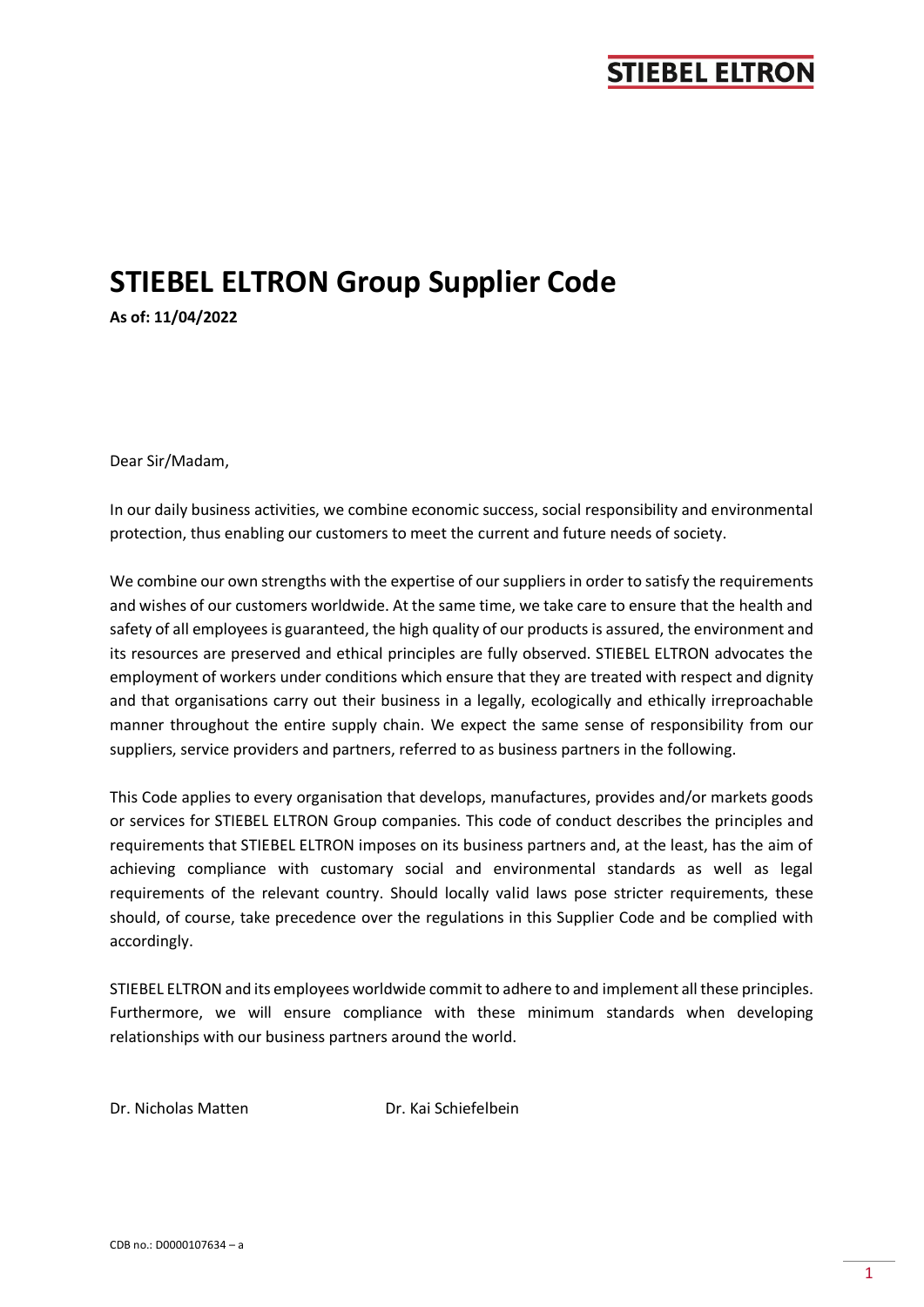## **Table of contents**

| 1. |        |                                                                                       |
|----|--------|---------------------------------------------------------------------------------------|
| 2. |        |                                                                                       |
| 3. |        |                                                                                       |
|    | 3.1.   |                                                                                       |
|    | 3.2.   |                                                                                       |
|    | 3.3.   |                                                                                       |
|    | 3.3.1. |                                                                                       |
|    | 3.3.2. |                                                                                       |
|    | 3.3.3. |                                                                                       |
|    | 3.3.4. |                                                                                       |
|    | 3.3.5. |                                                                                       |
|    | 3.3.6. |                                                                                       |
|    | 3.3.7. |                                                                                       |
|    | 3.4.   | Health and safety at work, including fire protection / working and social conditions7 |
|    | 3.4.1. |                                                                                       |
|    | 3.4.2. |                                                                                       |
|    | 3.5.   |                                                                                       |
|    | 3.5.1. |                                                                                       |
|    | 3.5.2. |                                                                                       |
|    | 3.5.3. |                                                                                       |
|    | 3.5.4. |                                                                                       |
|    | 3.5.5. |                                                                                       |
|    | 3.6.   |                                                                                       |
| 4. |        |                                                                                       |
| 5. |        |                                                                                       |
| 6. |        |                                                                                       |
| 7. |        |                                                                                       |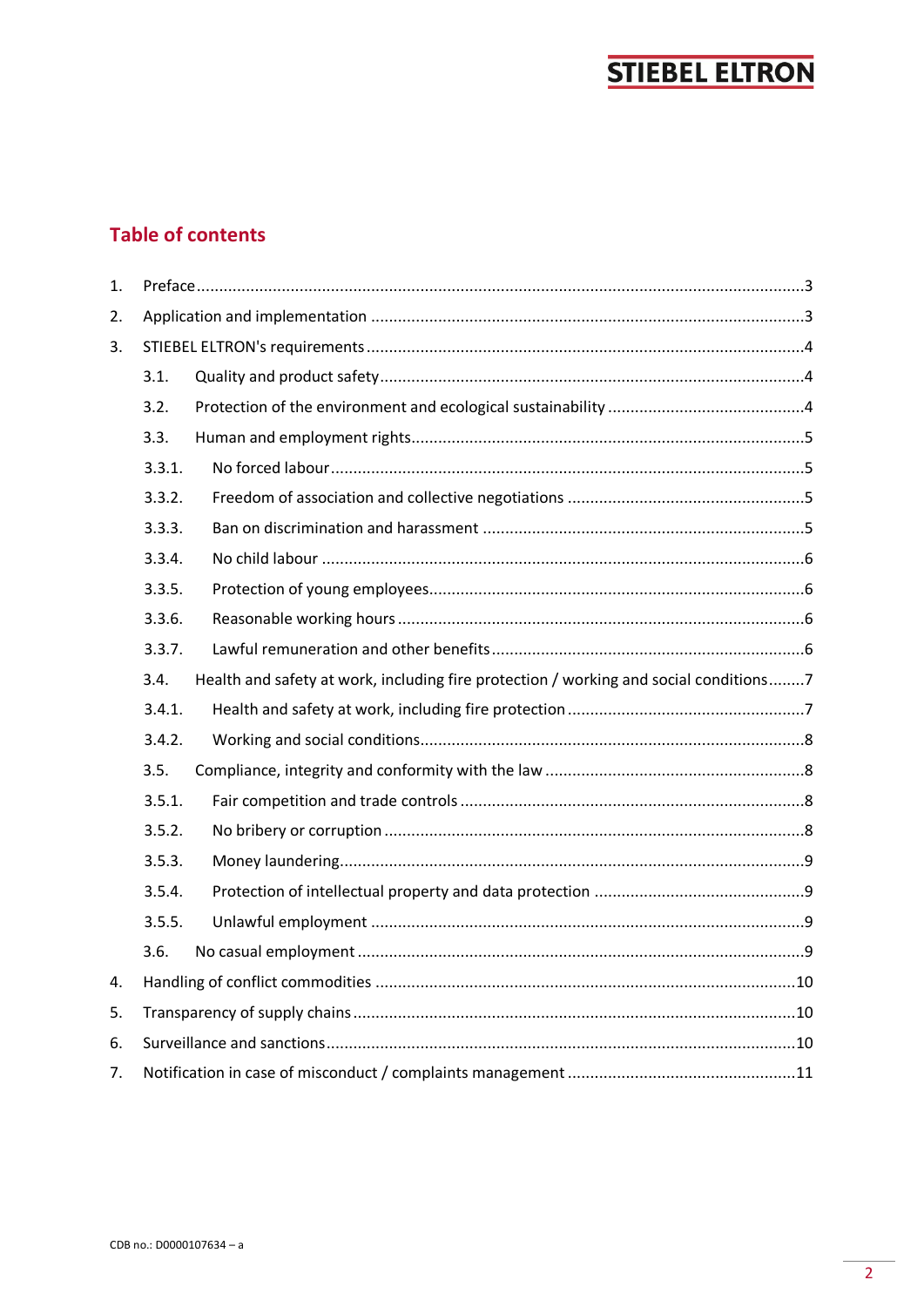### <span id="page-2-0"></span>1. Preface

The STIEBEL ELTRON Supplier Code was prepared under the premise that international trade and the global division of labour represent essential instruments for prosperity and social economic growth. It includes a number of principles and values that reflect STIEBEL ELTRON's convictions and the company's expectations of its business partners.

The Supplier Code is based on international agreements, such as the Universal Declaration of Human Rights, the guidelines "Children's Rights and Business Principles", the United Nations guidelines "Economy and Human Rights", OECD directives as well as the UN Global Compact and the agreements and recommendations of the International Labour Organisation (ILO), which are decisive for the improvement of working conditions within the supply chain.

Our business partners are obliged to comply with the requirements set forth in this Supplier Code and to meet their responsibilities with regard to respecting human rights within their sphere of influence.

To reinforce the principles of socially responsible economic activity, STIEBEL ELTRON maintains a constructive and open dialogue with its business partners and stakeholders. In addition, STIEBEL ELTRON considers establishing stable working relationships between employees and company management an essential prerequisite for sustainable and social economic activity.

The requirements set forth below can be met with certified management systems. When selecting suppliers, business partners possessing valid certificates relating to the relevant standards shall be preferred.

STIEBEL ELTRON has decided to record the sustainability performance of its business partners via the cloud-based platform. Specifically, every business partner shall agree to have their status relating thereto assessed or audited by STIEBEL ELTRON or a third party contracted to do so.

## <span id="page-2-1"></span>2. Application and implementation

CDB no.: D0000107634 – a Our business partners shall commit to undertake all reasonable efforts to achieve the requirements and objectives specified in this Supplier Code. Even when it is not possible to guarantee full compliance with the Supplier Code by all business partners at all times, our business partners shall commit to take suitable measures to meet the principles of the Supplier Code, in particular in regions or areas where the risks of non-compliance with the Supplier Code are higher. Our business partners shall strongly promote the early identification, monitoring and elimination of negative factors in their supply chains and remain open to the involvement of those stakeholders who are genuinely interested in meeting social standards. Our business partners shall always strive to maintain business relationships with other business partners only where they have taken suitable measures to satisfy themselves of their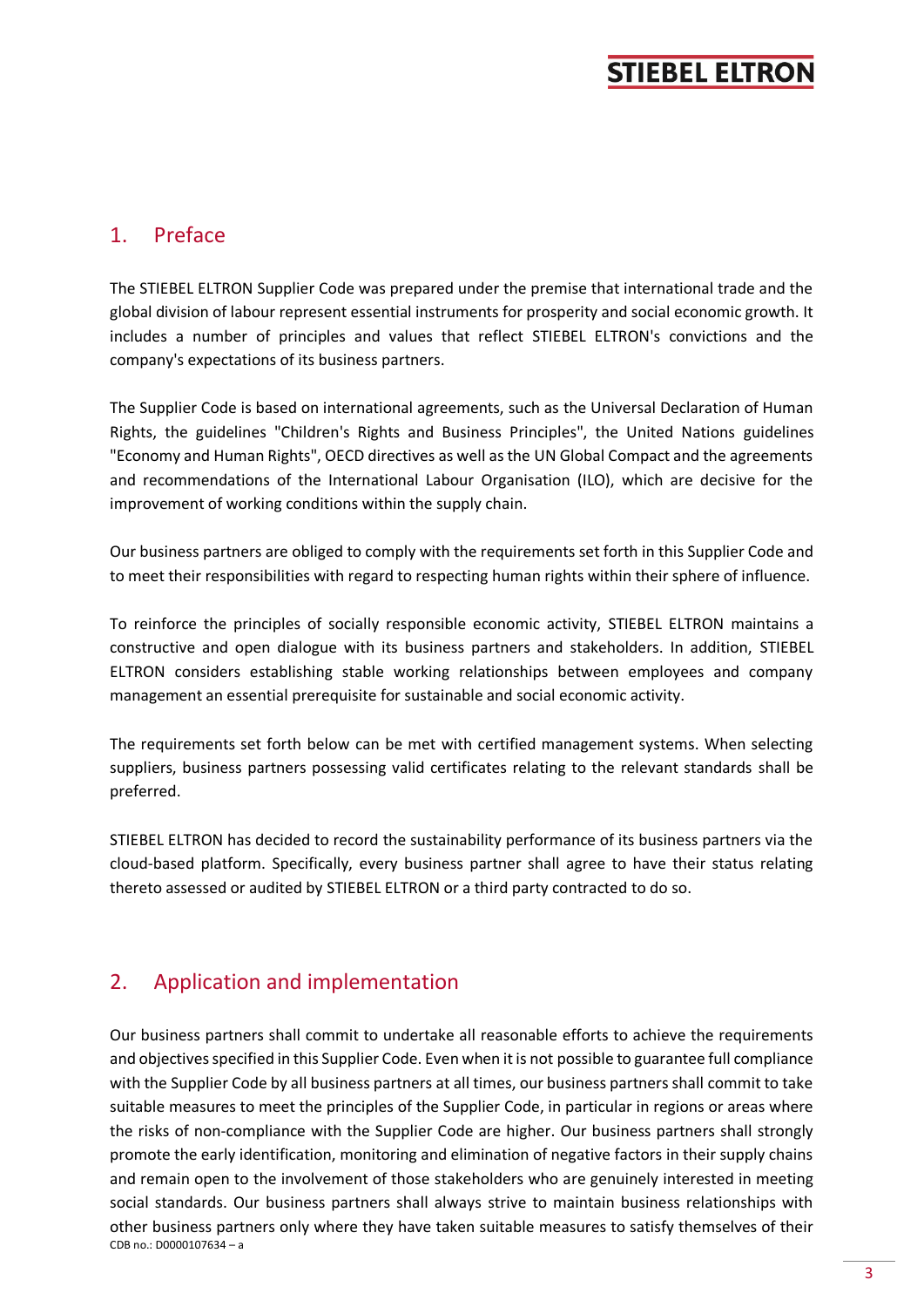compliant conduct. They shall not simply ignore identified breaches of the rules, but take suitable measures to attempt to prevent these in future.

### <span id="page-3-0"></span>3. STIEBEL ELTRON's requirements

#### <span id="page-3-1"></span>3.1. Quality and product safety

STIEBEL ELTRON maintains a quality management system according to the EN ISO 9001:2015 standard. We therefore advise our business partners to also introduce and maintain a suitable quality management system which is at least based on the ISO 9001:2015 standard. STIEBEL ELTRON expects its business partners to comply with universally recognised or contractually agreed quality requirements to ensure the requirements of our customers worldwide are met. This also means that all products and services shall meet the contractually agreed criteria for quality and safety on delivery and can be safely employed in their respective intended use. Our business partners shall provide control and continuity of their working processes and thus ensure corresponding process reliability. They shall implement a continuing improvement program and thus contribute to permanent quality improvement. Safety datasheets and other product information shall be made available without having to be requested, in particular after modifications. For this, please use the following email address: [sicherheitsdatenblatt@stiebel-eltron.de](mailto:sicherheitsdatenblatt@stiebel-eltron.de)

#### <span id="page-3-2"></span>3.2. Protection of the environment and ecological sustainability

STIEBEL ELTRON maintains a certified environmental management system according to the EN ISO 14001 standard. We therefore advise our business partners to also introduce and maintain a suitable environmental management system which is at least based on the ISO 14001 standard. Business partners shall meet all applicable and valid environmental laws and regulations, and encourage environmental awareness in their employees' conduct. Our business partners shall promote environmental compatibility in raw material extraction, development and manufacturing, transport, use and disposal or recycling of their goods, materials, products and services provided within the framework of a works contract. This involves e.g. defining and monitoring environmental goals and figures. Our business partners shall use natural resources, energy, water and raw materials efficiently and sparingly, use energy efficient and environmentally responsible technologies and minimise the amount of waste and emissions into the air, water and ground. The use of renewable energy should be recommended. Our business partners shall avoid the use of substances and materials hazardous to health and the environment, contribute to recycling of materials and meet the requirements of European directives such as RoHS and REACH. In doing so, our business partners shall ensure that relevant substances are registered, declared and approved as necessary, according to statutory regulations. Our business partners shall observe all relevant laws and regulations regarding handling, storage and disposal of hazardous substances and handle chemicals in an environmentally compatible manner. Our business partners shall make every reasonable effort to keep the impact on the environment of their goods, materials, products and services provided within the framework of a works contract to a minimum and thereby ensure the continuing avoidance and reduction of pollution. Our business partners shall prevent the contamination of precipitation runoff. They must ensure that no illegal drains are present at their premises and that no escaping fluids can enter the sewage system.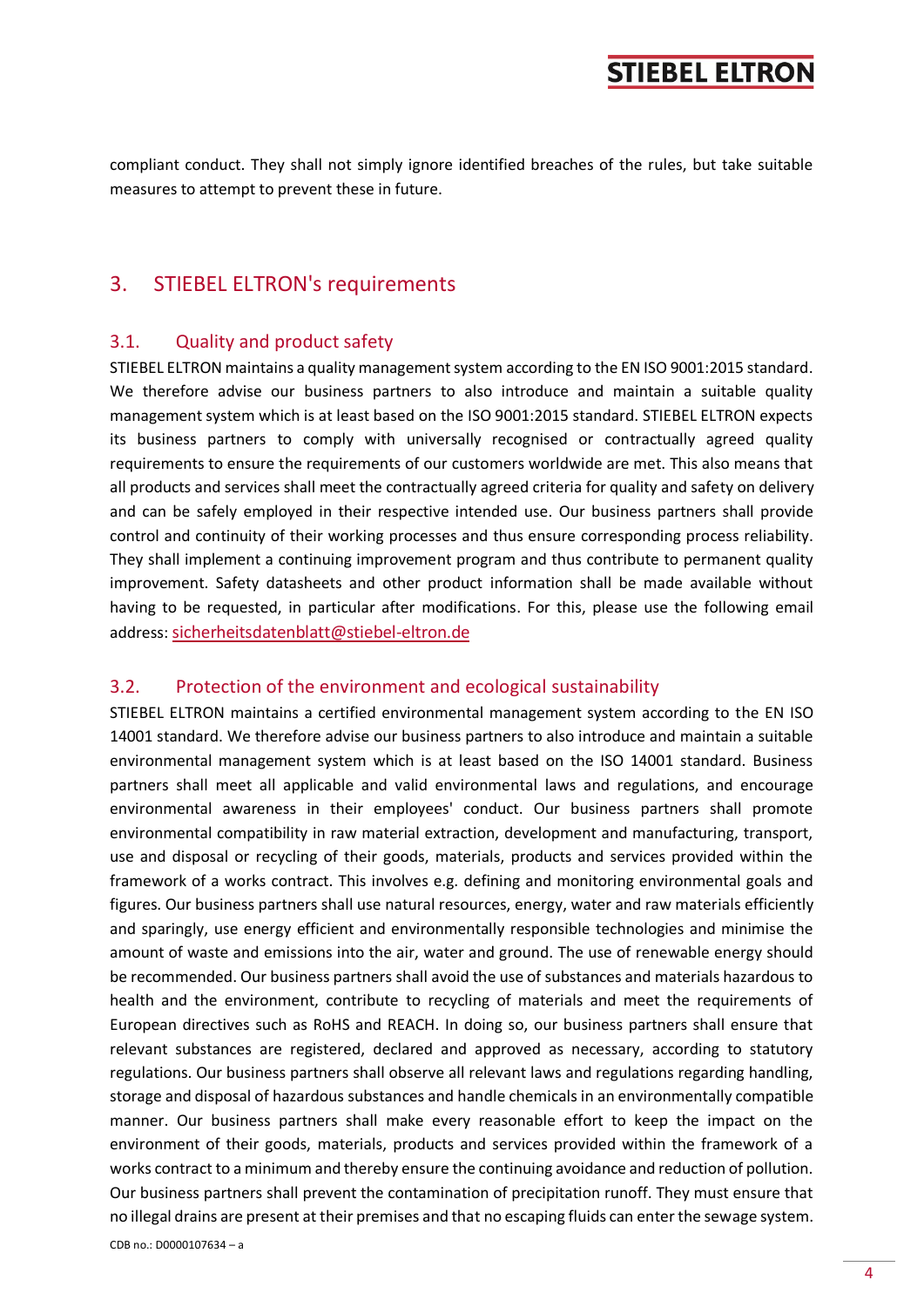Should such an environmental incident occur nonetheless, immediate countermeasures shall be initiated.

#### <span id="page-4-0"></span>3.3. Human and employment rights

We expect our business partners to respect human rights in their organisation, to treat their employees fairly and respectfully at all times and to apply the same standards in their supply chain. For us, this includes the following requirements:

#### <span id="page-4-1"></span>3.3.1. No forced labour

Our business partners shall not resort to any form whatsoever of servitude, forced or compulsory labour, bonded labour, human trafficking or involuntary labour. When directly or indirectly using or employing migrant workers, our business partners shall be particularly conscientious. Our business partners shall grant their employees the right to leave their place of work and to terminate their working relationship with their employer, subject to a reasonable notice period. Our business partners shall ensure that their employees are not subjected to any inhumane and/or demeaning treatment, corporal punishment, mental and/or physical duress or verbal abuse. All disciplinary measures shall be recorded in writing and verbally explained to employees in clear and comprehensible language.

#### <span id="page-4-2"></span>3.3.2. Freedom of association and collective negotiations

In accordance with local or national legislation, our business partners shall respect their employees' right to association, to join or form a trade union, to appoint employee representatives or to form a works council and to participate in collective bargaining. Furthermore, they shall respect the right of employees to collective negotiations and shall not prevent employee representatives from having access to employees at their place of work or to interacting with them. In countries where these rights are restricted by law, our business partners shall promote lawful alternative options for employee representation.

It shall be possible for employees to communicate with management openly and without fear of discrimination, reprisals, intimidation or harassment and to put forward ideas as well as concerns with regard to working conditions and management practices.

#### <span id="page-4-3"></span>3.3.3. Ban on discrimination and harassment

Our business partners are prohibited from discriminating against, excluding or favouring any person on the grounds of gender, age, religion, race, caste, birth, social background, physical or mental disability, ethnic or national origin, skin colour, membership of employee organisations, including trade unions, political membership or views, sexual orientation, family commitments, marital status, or any other situation which could lead to discrimination. In particular, employees must not be subjected to disadvantages or disciplinary measures on the above grounds. Employees shall always be selected, employed and supported based on their qualifications and skills.

Our business partners ensure a working environment for their employees that is free from harassment. They shall rather ensure a social, fair and respectful environment, so that employees are not exposed to atypical physical or mental treatment, punishment or threats.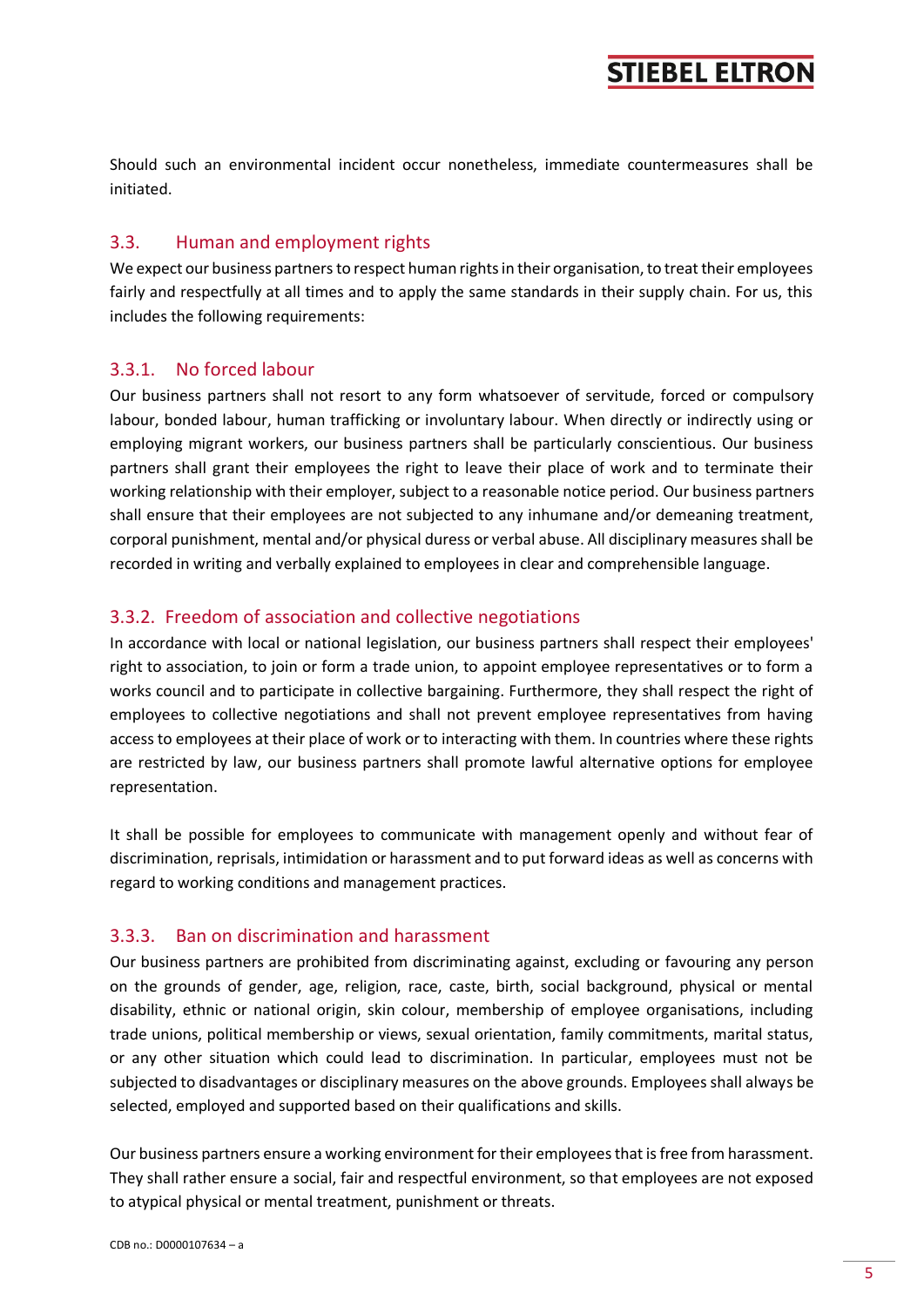#### <span id="page-5-0"></span>3.3.4. No child labour

Any form of child labour is prohibited. The minimum age for entering into employment according to the relevant local statutory regulations shall be observed. Where there are no statutory regulations, our business partners shall be considered to be acting correctly as long as they neither directly nor indirectly employ children younger than the statutory minimum age for the completion of compulsory schooling, which must not be less than 15 years, unless the exceptions approved in articles 6 and 7 of the ILO Convention apply. Within the framework of their employment procedure, our business partners shall establish reliable mechanisms for age determination, which may under no circumstances result in humiliating or undignified treatment of employees. Special care shall be taken when dismissing children, as they might then enter more dangerous working conditions such as prostitution or drug dealing.

### <span id="page-5-1"></span>3.3.5. Protection of young employees

Our business partners shall ensure that young people under the age of 18 do not carry out overtime or night-time working and are protected from working conditions which put their health, safety, morals or development at risk. Where young people are employed, business partners shall ensure that:

- the type of work does not negatively impact the health, safety and/or development of young employees, and
- the working hours of young employees do not restrict their ability to take part in vocational training programmes recognised by the relevant authority or to benefit from these lessons.

Through effective and repeated risk assessments, our business partners shall establish the required mechanisms for the prevention, identification and limitation of harm to young employees.

#### <span id="page-5-2"></span>3.3.6. Reasonable working hours

Our business partners shall ensure that employees do not have to work more than 48 hours per week. STIEBEL ELTRON accepts the exceptions stipulated by the ILO, which allow a maximum of 12 hours of overtime occasionally or in emergencies, e.g. for urgent repairs, and also expects compliance in this matter from its business partners. This applies in particular where no other statutory regulations exist. Applicable individual national legal regulations, industry standards or collective contracts shall be interpreted within this international framework stipulated by the ILO.

The use of overtime should remain an exception and must not represent a significantly increased probability of occupational risks. Business partners shall further grant their employees the right to breaks during each working day, as well as the right to at least one free day every seven days, provided there are no exemptions stipulated in collective contracts.

### <span id="page-5-3"></span>3.3.7. Lawful remuneration and other benefits

CDB no.: D0000107634 – a Our business partners shall ensure appropriate remuneration, both for their employees and for temporary and contract workers. "Appropriate" here implies that the remuneration and other benefits for a normal working week are sufficient to enable employees and their families to enjoy a reasonable standard of living. In addition, our business partners shall ensure the social benefits guaranteed by law. Our business partners are obliged to pay no less than the statutory minimum wage or, if this is higher,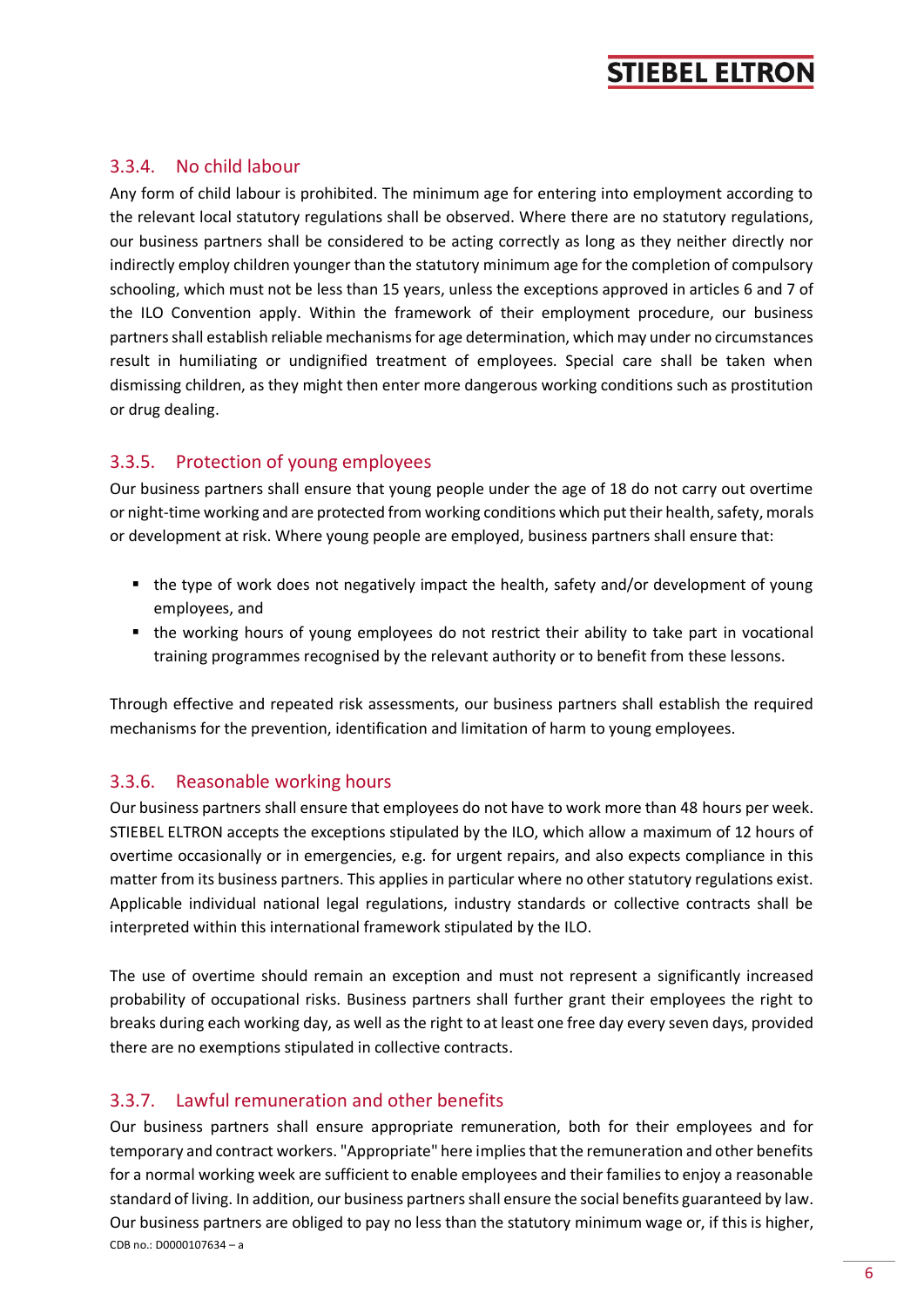the wage according to industry standards approved on the basis of collective bargaining. Where there are no statutory or tariff regulations, remuneration shall be based on remuneration and benefits customary in the industry and locally. Remuneration shall be made on time, regularly and fully in a legal tender. Partial payment in the form of payment in kind is permissible in accordance with the stipulations of the ILO. The level of wages and salaries shall reflect employees' qualifications and level of education and is based on standard working hours. Deductions are only permissible under legally prescribed conditions or those stipulated by collective agreements. Any use of temporary employment, the posting of workers abroad and outsourcing of work shall be done in compliance with local legal regulations.

## <span id="page-6-0"></span>3.4. Health and safety at work, including fire protection / working and social conditions

Our business partners shall respect the right of employees to safe and healthy working and living conditions. Vulnerable individuals, such as young employees, young mothers and pregnant women, as well as people with disabilities, are afforded special protection. The following requirements are of particular importance to STIEBEL ELTRON:

#### <span id="page-6-1"></span>3.4.1. Health and safety at work, including fire protection

Our business partners shall observe the national health and safety regulations or, if these legal requirements are inadequate or poorly implemented, international standards regarding health and safety at work (including fire protection). Active cooperation between company management and employees and their representatives is paramount for ensuring a safe and healthy working environment. This can be achieved e.g. by forming health and safety committees, if possible with the participation of employees or their representatives. Our business partners shall ensure that processes for the continuing identification, assessment, avoidance and control of potential risks to the health and safety of employees are established. Our business partners shall take effective measures towards preventing potential accidents, injuries and illnesses of employees, which are related to the work process or may occur during it. Our business partners shall take corrective measures towards eliminating risks and inform their employees using appropriate language. Our business partners shall also undertake all necessary and reasonable efforts to improve the safeguarding of employees in case of accidents, e.g. through compulsory insurance schemes. All employees shall be trained or instructed periodically and recurrently, at least once a year, in the fields of health and safety, including fire protection, and regular emergency and evacuation exercises shall be offered. In this way, our business partners ensure that employees are adequately qualified for situational awareness in hazardous circumstances.

Within their sphere of influence, our business partners shall take all suitable measures to ensure the safety of machines, systems and other equipment and buildings and to protect them from any predictable emergency situations. In doing so, our business partners shall ensure that employees are instructed and adequately qualified, in particular when operating machines and systems. Our business partners shall further provide all employees with effective personal protective equipment (PPE) at all times and free of charge and shall monitor the wearing of this protective equipment regularly through suitable processes. Only trained employees shall be tasked with handling hazardous materials.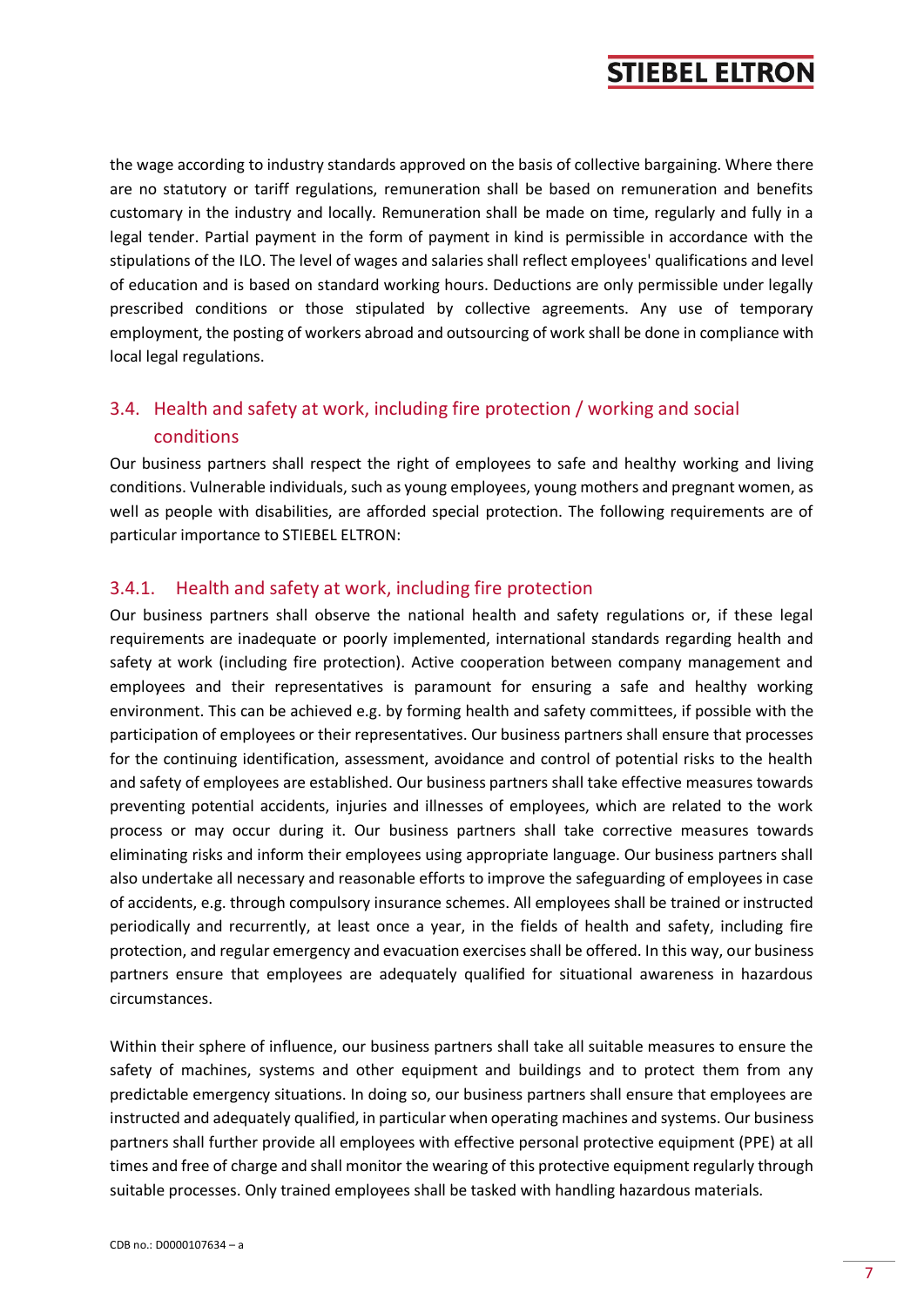Our business partners shall keep statistics on accidents at work, analyse their causes and initiate corrective measures autonomously and proactively. Our business partners shall install suitable fire protection equipment such as alarm and extinguisher systems and fire detectors. Escape routes shall be clearly marked, an adequate number of emergency exits shall be provided and mustering areas for evacuation shall be unmistakably identified with signs. Our business partners shall have first aid material available and thereby ensure medical first aid in case of accidents. A robust alarm chain of emergency personnel for the further care of accident victims shall be established, taking into account country-specific guidelines.

### <span id="page-7-0"></span>3.4.2. Working and social conditions

Our business partners shall respect employees' right to leave the premises in order to escape from immediate danger without having to ask the company for permission. Our business partners shall enable adequate occupational medical care where it is locally and legally required. Our business partners shall ensure access to drinking water, safe and clean eating and resting areas, and clean and safe areas for the preparation and storage of food. In addition, access to hygienic sanitary and toilet facilities shall be ensured. Employee accommodation provided by our business partners shall be safe, secure and clean, and provide adequate space for a reasonable standard of living. In addition, our business partners shall ensure adequate lighting and supply of fresh air in their business buildings and accommodation.

#### <span id="page-7-1"></span>3.5. Compliance, integrity and conformity with the law

The compliance with national legal requirements with regard to corruption, bribery, fraud, money laundering and other prohibited business practices is our business partners' primary obligation. In countries where national laws and regulations contradict this Supplier Code or stipulate a different standard of protection, our business partners shall seek ways and means of complying with those principles that afford both employees and the environment the most comprehensive protection.

### <span id="page-7-2"></span>3.5.1. Fair competition and trade controls

Our business partners shall comply with all applicable national and international rules of competition law, trade controls and restrictions, such as embargoes or sanctions, and shall conduct themselves freely and fairly in competition. Our business partners shall take part neither in collusion with competitors, nor shall our business partners improperly exploit any market dominating position they may have. Customs duty shall be fulfilled.

### <span id="page-7-3"></span>3.5.2. No bribery or corruption

CDB no.: D0000107634 – a Our business partners shall act against any form of corruption or bribery. Our business partners and their employees shall conduct themselves in a manner that does not lead to any personal dependency, obligation and/or influence. Our business partners and their employees or subcontractors shall strictly refuse all bribes or payoffs or other gratuities or benefits and at the same time shall ensure that such bribes, payoffs, gratuities or benefits are not made to third parties (e.g. officials or customers). Invitations or presents to STIEBEL ELTRON employees or related persons shall only be allowed if they are of insignificant financial value, purely symbolic in nature, do not influence the recipient's decision and are in accordance with practices common at a business level. STIEBEL ELTRON does not tolerate corrupt practices and will take action if there are grounds for suspicion.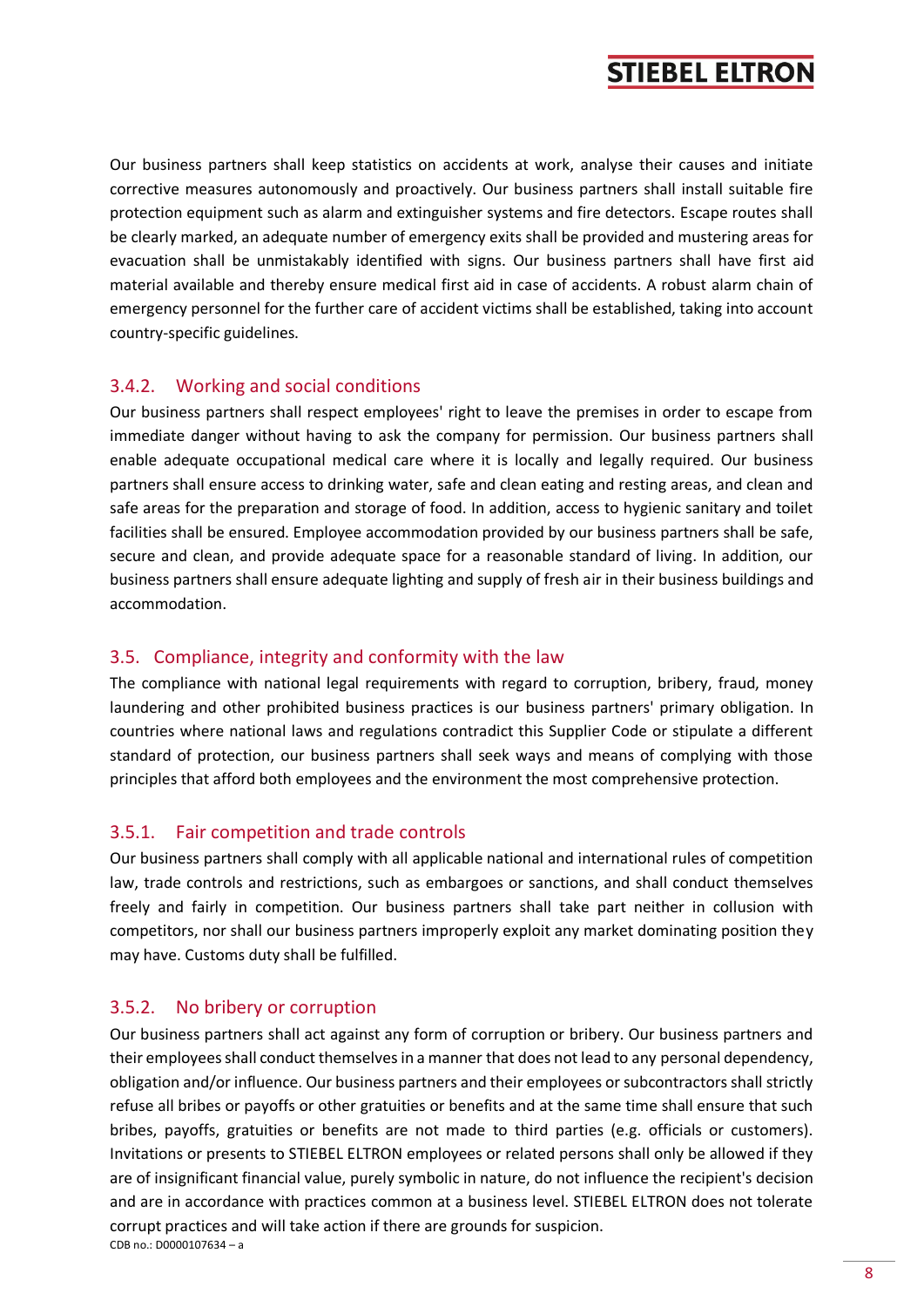#### <span id="page-8-0"></span>3.5.3. Money laundering

Our business partners shall not be involved in money laundering activities and shall comply with the relevant legal obligations for the prevention of money laundering. Our business partners shall take no measures that might contravene domestic or foreign money laundering regulations. They shall be vigilant and investigate suspicious behaviour of their own employees, customers, business partners and third parties. If there are indications that could justify such suspicion, they shall immediately inform the money laundering officer or the relevant regulatory authority.

### <span id="page-8-1"></span>3.5.4. Protection of intellectual property and data protection

Confidential information shall be used in an appropriate manner and protected from unauthorised access. Our business partners shall handle business correspondence confidentially and shall safeguard their customers' and suppliers' intellectual property rights. Our business partners shall, in an appropriate manner (e.g. via the employment contract), also oblige their employees to treat sensitive information and data confidentially, whereby every act of processing personal data shall comply with the respective relevant legal requirements for data protection.

### <span id="page-8-2"></span>3.5.5. Unlawful employment

Our business partners shall observe the regulations of the law on posting workers abroad, if legally required, and shall comply with the respective local version of legal requirements for combating unlawful employment, specifically in its manifestations of:

- undeclared work
- unlawful employee lending
- illegal employment of foreign nationals
- benefit fraud

#### <span id="page-8-3"></span>3.6. No casual employment

Our business partners shall ensure that the activity of their employees is performed on the basis of a recognised and documented employment relationship. This applies to any type of employment, including apprenticeships and traineeships and the employment of temporary and contract employees, as well as school pupils and students doing work experience or internships. Employment relationships shall always be in accordance with the national legal requirements, customs or practices and international labour standards. Prior to entering into employment, employees shall be provided with comprehensible information about their rights, obligations and working conditions, including working hours, remuneration and means of payment.

Our business partners shall not retain identification or immigration documents of employees, unless such retention of work permits is legally required. They must not destroy, hide or confiscate identification documents, passports or work permits, nor refuse employees access to their documents.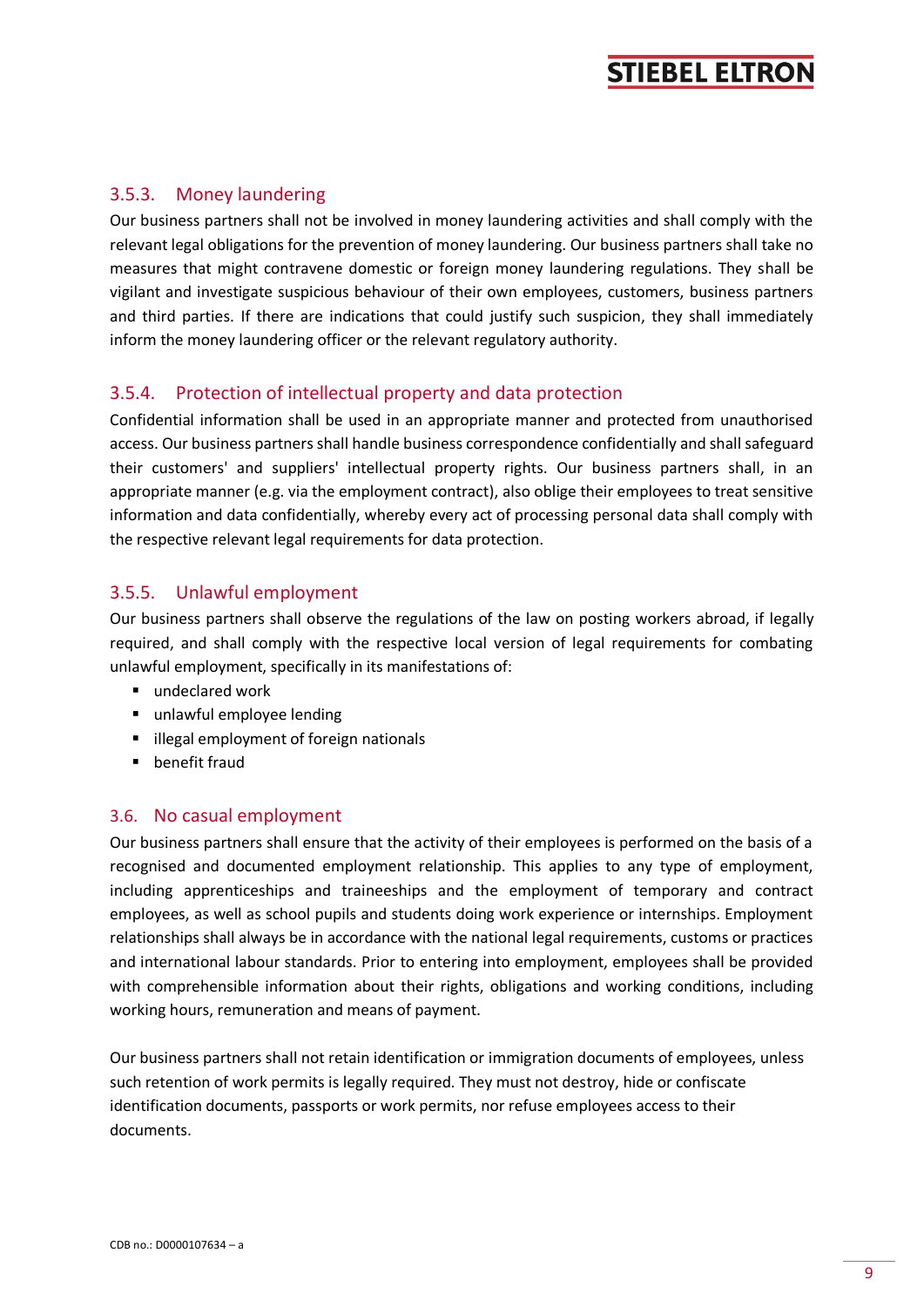## <span id="page-9-0"></span>4. Handling of conflict commodities

Our business partners shall do everything in their power to prevent the procurement and use of raw materials such as tin, tantalum, tungsten, gold and cobalt and to fulfil their duties of care when the production or extraction and trade with such raw materials serve directly or indirectly to finance the supply of weaponry or militarisation and associated serious violations of human rights, violations of international humanitarian law or the realisation of international criminal offences, including child and forced labour. Our business partners are hereby requested to identify such wrongful acts and to take appropriate measures if they have any grounds for suspicion. In particular, our business partners in Europe shall comply with Regulation No 2017/821 on conflict minerals and those in the United States with Section 1502 of the Dodd Frank Act.

## <span id="page-9-1"></span>5. Transparency of supply chains

STIEBEL ELTRON places great emphasis on the continuous transparency of its supply chain, all the way back to the extraction of raw materials. Information regarding upstream steps in the value chain must be made available to STIEBEL ELTRON on request. In particular in the case of complaints from the supply chain, STIEBEL ELTRON is requested to initiate an analysis of potential risks as well as corrective measures and expects the full support and cooperation of its business partners in creating the necessary transparency, unless legal or contractual obligations expressly state otherwise.

## <span id="page-9-2"></span>6. Surveillance and sanctions

STIEBEL ELTRON expects the compliance with and the implementation of the regulations of this Supplier Code through appropriate measures. This includes e.g. communicating the requirements of this Supplier Code to all employees, associated companies and subcontractors. STIEBEL ELTRON recommends the introduction of appropriate management systems to ensure that the principles set forth here can be followed. It is STIEBEL ELTRON's responsibility to promote this. STIEBEL ELTRON therefore reserves the right to verify compliance with the Supplier Code after an appropriate advance notice period, either directly or with the help of an independent organisation. The business partner will be made aware of the result. Should any non-compliance be identified, the business partner will be required to take suitable corrective measures within an appropriate time frame. The right to terminate the business relationship in case of violations of this Supplier Code is unconditional. Such violations shall be taken as significant and justified grounds for extraordinary termination.